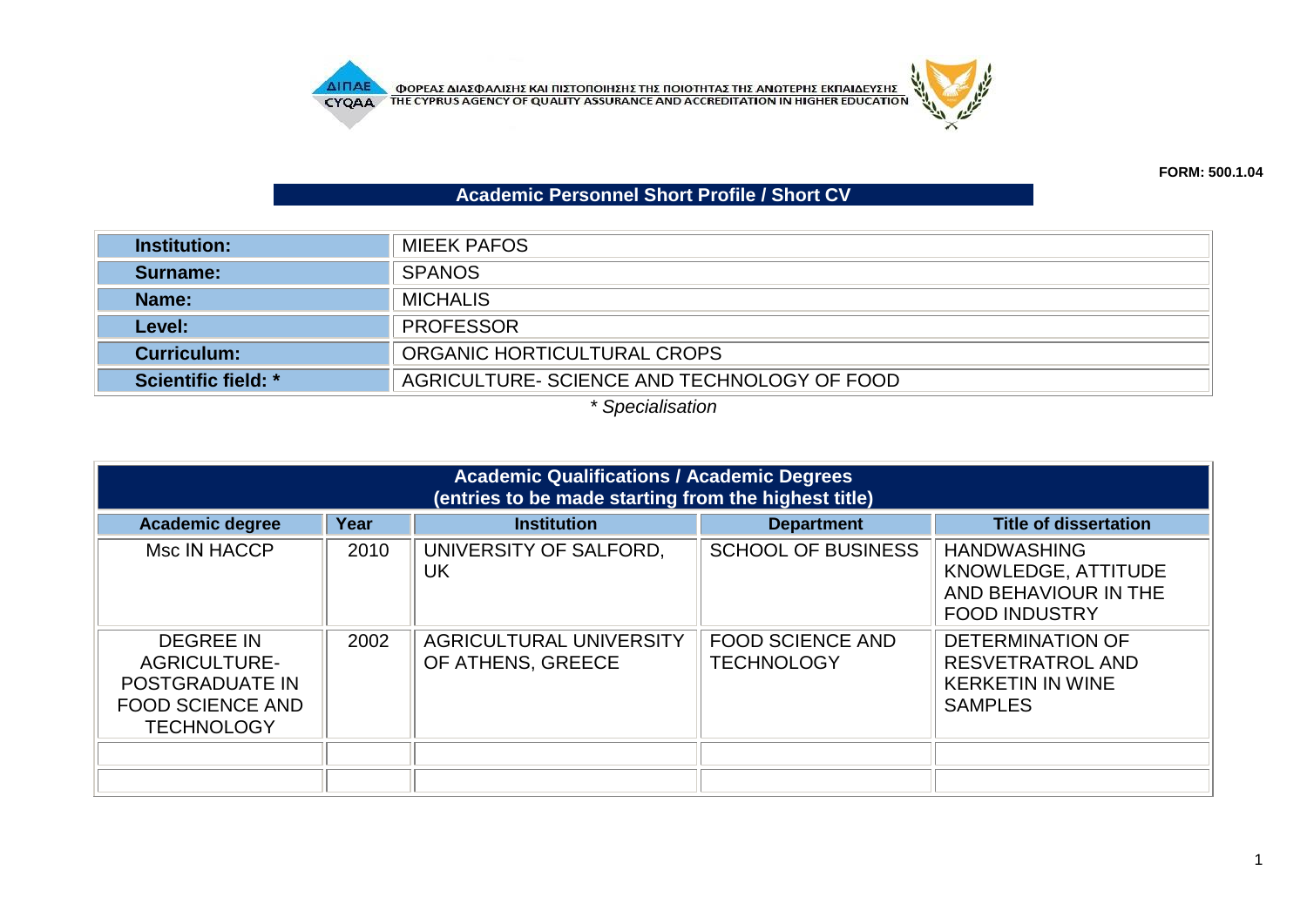| Job history - The three (3) most recent to be registered |              |                                                    |                                                              |                                                              |
|----------------------------------------------------------|--------------|----------------------------------------------------|--------------------------------------------------------------|--------------------------------------------------------------|
| <b>Employment Period</b>                                 |              | <b>Employer</b>                                    | <b>Place of work</b>                                         | Job position                                                 |
| <b>From</b>                                              | To           |                                                    |                                                              |                                                              |
| 01/09/2017                                               | <b>TODAY</b> | <b>MINISTRY OF EDUCATION</b><br><b>AND CULTURE</b> | <b>TECHNICAL SCHOOLS-</b><br><b>MIEEK</b>                    | <b>AGRICULTURE</b><br><b>TEACHER</b>                         |
| 05/2009                                                  | 04/2014      | PANCYPRIAN COMPANY OF<br><b>BAKERS</b>             | <b>BAKERY INDUSTRY</b>                                       | <b>QUALITY CONTROL</b><br>AND PRODUCTION<br><b>OFFICER</b>   |
| 07/2004                                                  | 01/2009      | <b>NOVEL AGRO LTD</b>                              | OLIVE OIL AND OLIVE OIL<br><b>PRODUCTS PACKAGING</b><br>UNIT | <b>AGRICULTURIST-</b><br><b>OPERATIONS</b><br><b>MANAGER</b> |

|                       | Consulting Services and / or Participation in Boards / Committees - To be registered the five (5) most recent |                                  |                                                     |                                                                                                                                                                                            |  |
|-----------------------|---------------------------------------------------------------------------------------------------------------|----------------------------------|-----------------------------------------------------|--------------------------------------------------------------------------------------------------------------------------------------------------------------------------------------------|--|
| Ref.<br><b>Number</b> | <b>Period</b>                                                                                                 | <b>Organization</b>              | <b>Position or Service Title</b>                    | <b>Main activities</b>                                                                                                                                                                     |  |
|                       | 08/2015-08/2017                                                                                               | <b>SELF</b><br><b>EMPLOYMENT</b> | <b>HYGIENE AND FOOD</b><br><b>SAFETY CONSULTANT</b> | Provision of consulting and<br>support services regarding the<br>design, Implementation & audit of<br><b>Integrated Food Safety</b><br>Management Systems (HACCP,<br>ISO 22000, BRC, etc.) |  |
| $\mathcal{D}$         |                                                                                                               |                                  |                                                     |                                                                                                                                                                                            |  |
| 3                     |                                                                                                               |                                  |                                                     |                                                                                                                                                                                            |  |
|                       |                                                                                                               |                                  |                                                     |                                                                                                                                                                                            |  |